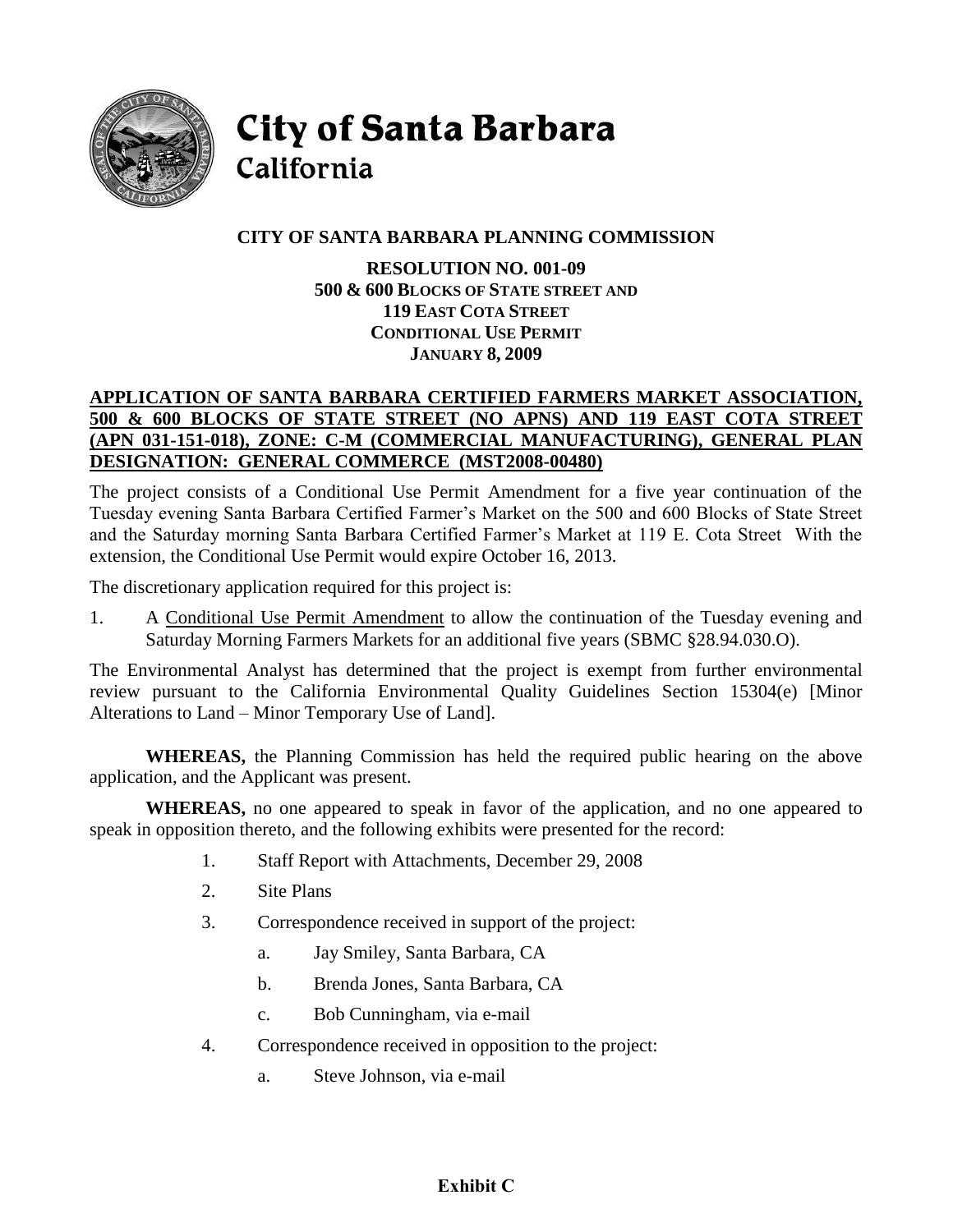# **NOW, THEREFORE BE IT RESOLVED** that the City Planning Commission:

I. Approved the subject application making the following findings and determinations:

#### **A. Conditional Use Permit (SBMC §28.94.020)**

1. Any such use is deemed essential or desirable to the public convenience or welfare and is in harmony with the various elements or objectives of the Comprehensive General Plan;

*The downtown Farmers Markets provide desirable, convenient locations for the public to purchase fresh local agricultural products and a marketplace for local farmers and fishermen to sell their goods. The downtown Farmers Markets have been operating at these locations for many years and no major problems have arisen. As discussed in Section VI above, the General Plan refers to the benefits of the Farmers Market to the buyers, sellers, and general downtown area and describes the desirable conjunctive use of the Cota Commuter Lot with the Saturday Farmers Market.*

2. Such uses will not be materially detrimental to the public peace, health, safety, comfort and general welfare and will not materially affect property values in the particular neighborhood involved.

*The operation of the Market is accommodated by available parking spaces in City Parking Lots 10, 11, and 12 and within the surrounding neighborhoods. The Farmers Market and the City make efforts to minimize the disruption in City traffic patterns through implementation of traffic detour plans and encouragement of the use of the City lots for parking. The Market also provides restroom facilities and recycling and trash receptacles.*

3. The total area of the site and the setbacks of all facilities from property and street lines are of sufficient magnitude in view of the character of the land and of the proposed development that significant detrimental impact on surrounding properties is avoided.

*The location of the Market vendors has been carefully considered to avoid conflicts with businesses in the area, provide emergency access, and allow for use of existing driveways. Placement of barricades does not block traffic on any cross streets. Clean-up of the site following the close of each Market is required and has been completed in a satisfactory manner in the past.*

4. Adequate access and off-street parking including parking for guests is provided in a manner and amount so that the demands of the development for such facilities are adequately met without altering the character of the public streets in the area at any time.

*During the times of each of the Markets, there is adequate parking in surrounding City parking lots to accommodate the patrons of the Farmer's Markets. The*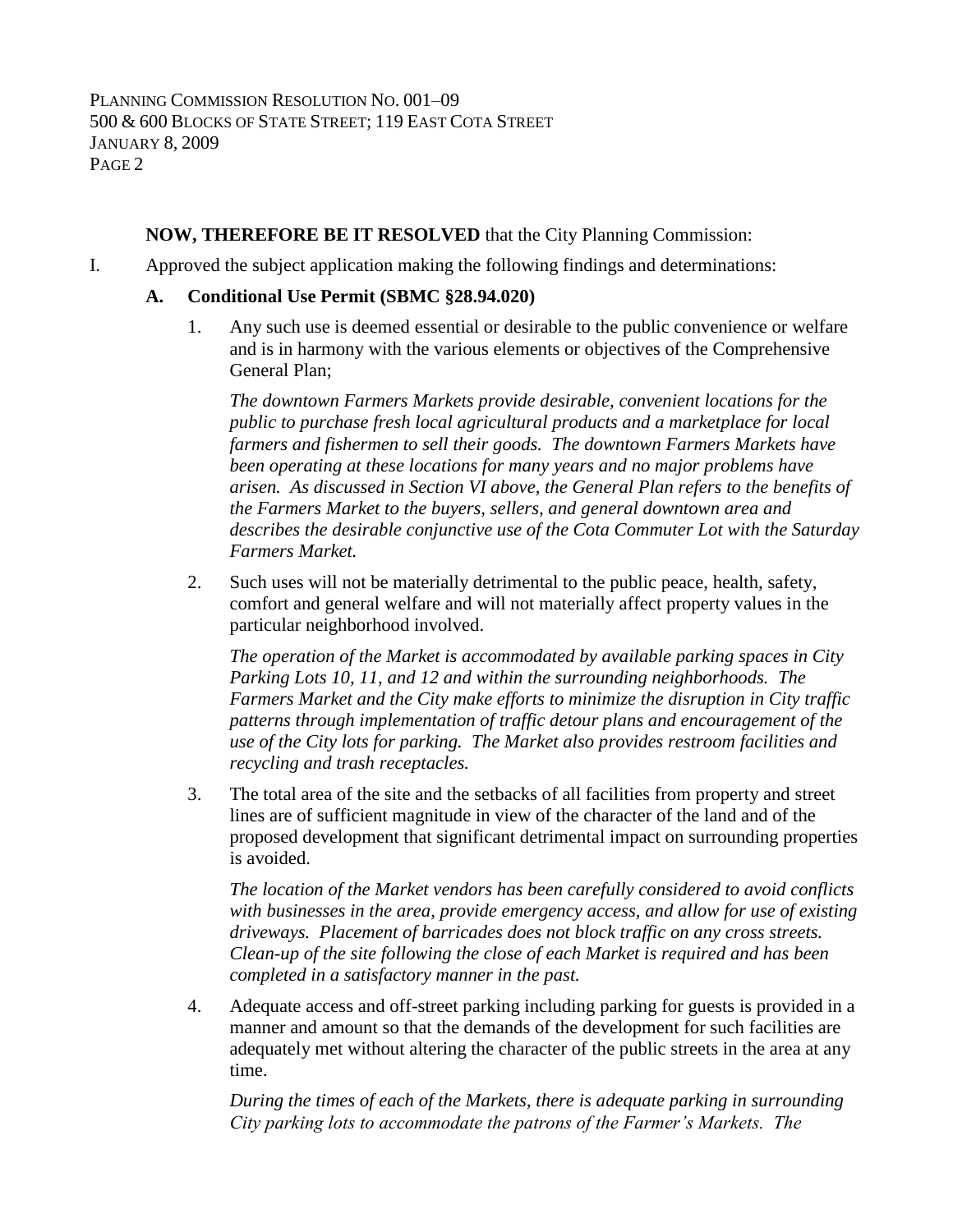PLANNING COMMISSION RESOLUTION NO. 001–09 500 & 600 BLOCKS OF STATE STREET; 119 EAST COTA STREET JANUARY 8, 2009 PAGE 3

> *Markets inform patrons of available parking in proximate City parking lots with signage. Additionally, the project provides temporary bicycle racks within the Cota Commuter Lot during the Saturday market to encourage and facilitate bicycle use.*

5. The appearance of the developed site in terms of the arrangement, height, scale and architectural style of the buildings, location of parking areas, landscaping and other features is compatible with the character of the area. The Planning Commission shall have the authority to approve the design of open space. Design shall mean size, shape, location and usability for proposed private, public, or quasi-public purposes and development. Approval of such open spaces may be expressly conditioned upon an offer of conveyance by the owner to the City of Santa Barbara of the development rights, the right to prohibit the construction of additional buildings, or other property rights, necessary to achieve the purpose set forth in this title.

*The appearance and character of the Markets are compatible with the commercial nature of the surrounding areas. The Markets are a temporary use with no permanent physical change necessary for their accommodation.* 

6. Compliance with any additional specific requirements for a conditional use permit.

*The Zoning Ordinance limits Certified Farmer's Markets to Commercial Zones. Both Market locations are zoned C-M (Commercial Manufacturing). No other specific requirements are applicable for the use.*

- II. Said approval is subject to the following conditions:
	- **A. The following conditions shall be imposed on the continued use of the operation of the Farmers Market authorized by this Conditional Use Permit (CUP). This supersedes PC Resolution No. 061-03, approved on October 16, 2003. Updated copies of all of the agreements and information required below shall be submitted to City Staff within 30 days of the approval of this CUP:**
		- 1. The Santa Barbara Certified Farmers Market Association (herein after, the "Market") shall maintain its status as a Certified Farmers Market as defined, authorized and permitted in accordance with the California Code of Regulations Sections 1392 –1392.8 and the California Food and Agricultural Code, Sections 47,000 through 47,026, collectively, the Direct Marketing Law.
		- 2. The manager of the Market shall return at a Planning Commission lunch meeting with a report of discussions with neighbors in the Arcadia Studios building as to how the parking situation could be improved for that building.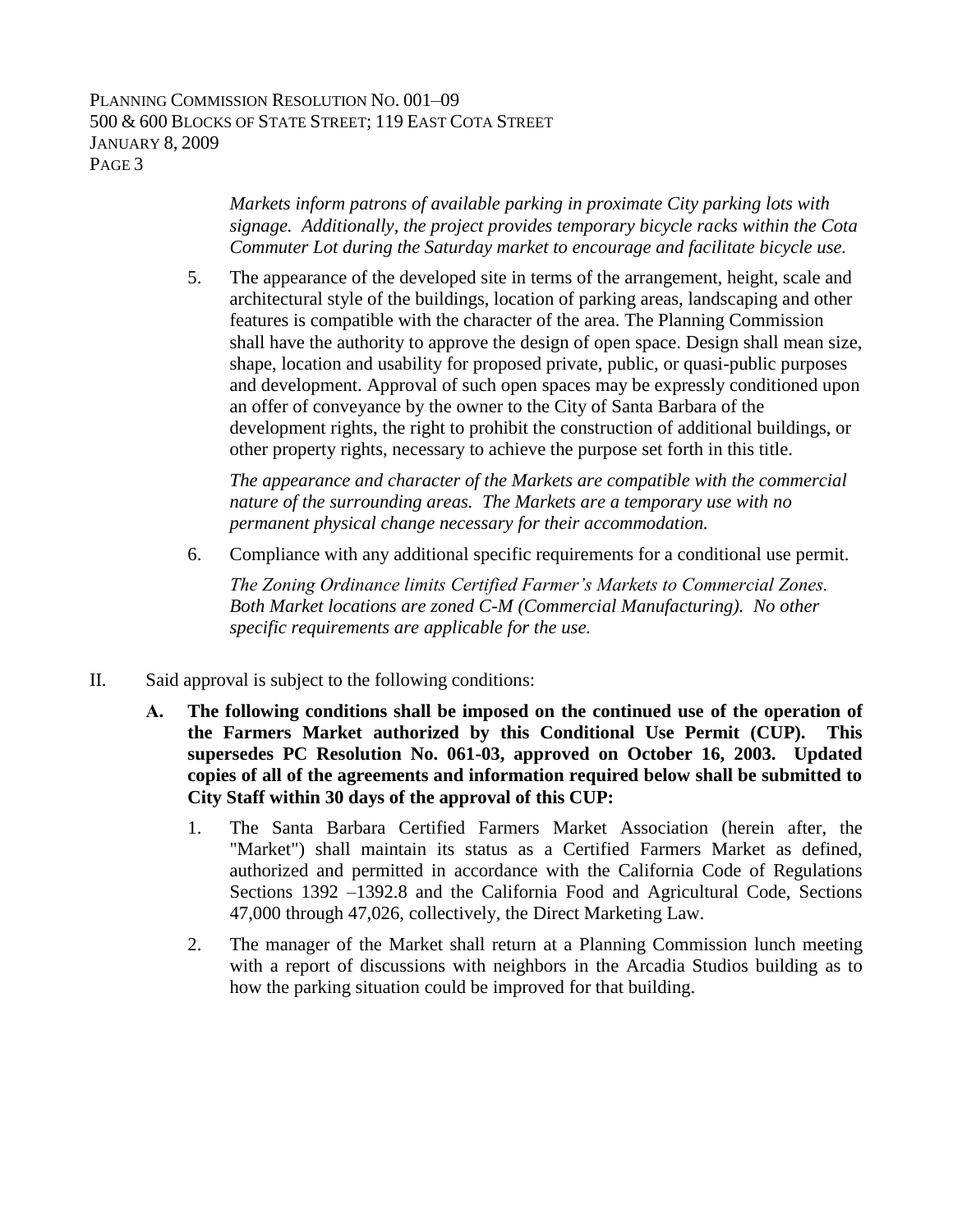PLANNING COMMISSION RESOLUTION NO. 001–09 500 & 600 BLOCKS OF STATE STREET; 119 EAST COTA STREET JANUARY 8, 2009 PAGE 4

- 3. The Market shall be allowed to operate on Tuesdays in the street public right-ofway of the 500 and 600 blocks of State Street, between Haley and Ortega Streets, between the hours of 3:30 p.m. and 7:30 p.m. when Daylight Savings Time is in effect, and between the hours of 2:30 p.m. and 6:30 p.m. the remainder of the year. Street closure shall be allowed between the hours of 3:00 p.m. and 8:30 p.m. when Daylight Savings Time is in effect, and between the hours of 2:00 p.m. and 7:30 p.m. the remainder of the year.
- 4. The Market shall be allowed to operate on Saturdays at 119 East Cota Street, the Cota Commuter parking lot, between the hours of 8:30 a.m. and 12:30 p.m. Parking lot closure shall be allowed between the hours of 6:00 a.m. and 1:30 p.m.
- 5. The following conditions apply only to the Santa Barbara Certified Farmers Market insofar as it has been authorized to operate at the above time and place.
	- a. The Market shall limit its operation to the street public right-of-way of the 500-600 blocks of State Street on Tuesdays. No sidewalk sales are permitted. The sidewalks and mid-block crosswalk access to the sidewalks on State Street shall remain open, and the Market shall not block pedestrian traffic during the Tuesday afternoon Market.
	- b. The Market shall limit its operation to the Cota Commuter parking lot at 119 East Cota Street on Saturdays. No sidewalk sales are permitted. The sidewalks on Cota Street shall remain open, and shall not be blocked by the Market to pedestrian traffic during the Saturday morning Market.
	- c. The Tuesday Market shall alternate the orientation of the grower sales tables and parking on a weekly basis between the tables facing east with the trucks on the west side; and the tables facing west with the trucks on the east side.
	- d. The Market shall provide and maintain in good standing for the duration of the allowed use a signed License Agreement with the City of Santa Barbara. Said Agreement shall be submitted for approval by the City Council.
	- e. The Market shall be responsible for the set-up, take down and maintenance of any barricades used.
	- f. The Market shall have no authority to place or erect any sign anywhere within the City except as permitted by the Sign Ordinance.
	- g. The Market shall avoid blockage of curb ramps and any other path of travel that specifically provides access for the disabled community.
	- h. The Tuesday Market shall meet all current and future Fire Department regulations and conditions including:
		- maintain a minimum 16' fire access lane,
		- maintain adequate access to fire hydrants, (no parking in front of hydrants), and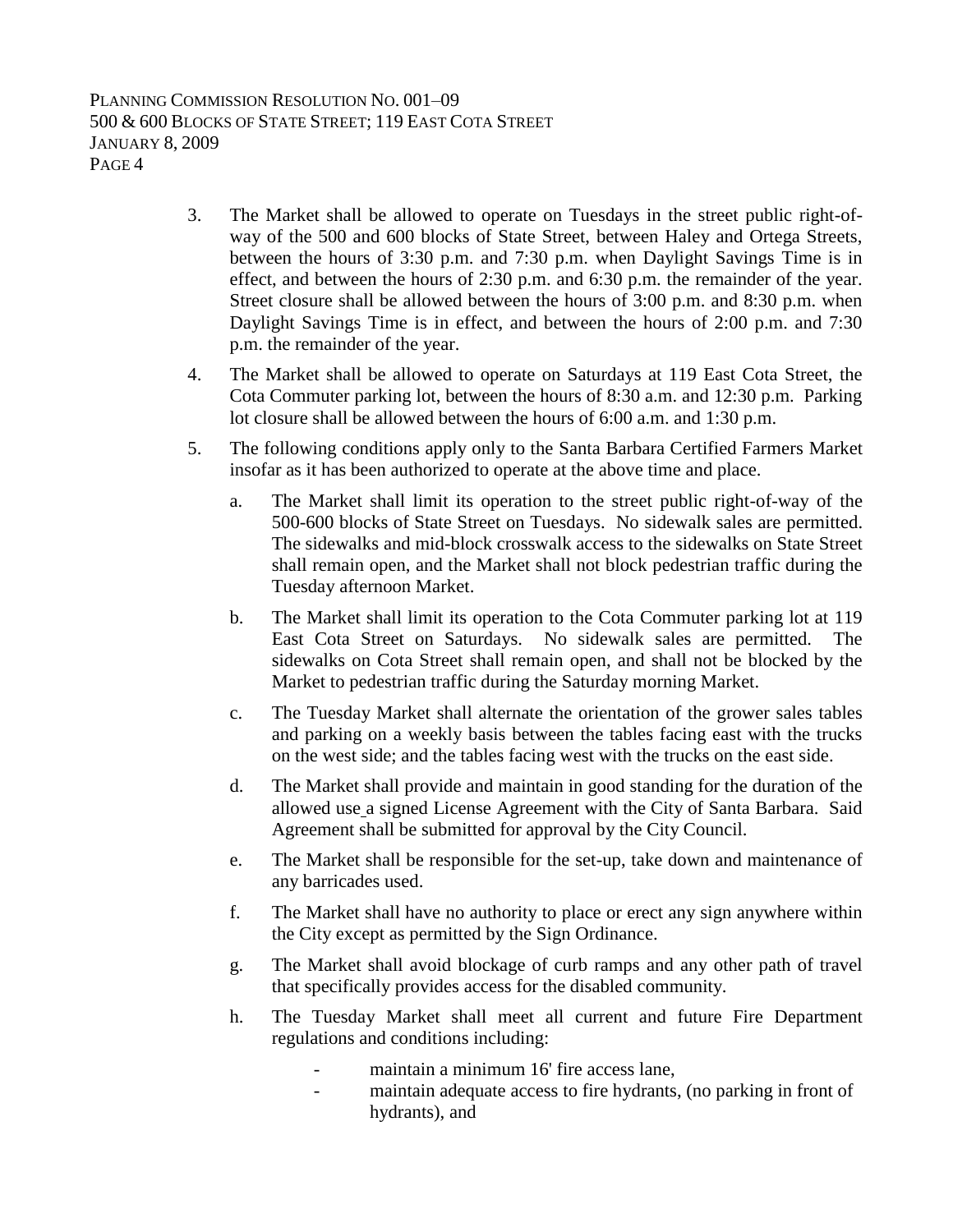- maintain required exit areas from businesses in operation during the hours of the Market's operation.
- i. The cross-street (Cota Street) that bisects the Tuesday Market shall remain open to pedestrian and vehicle traffic, and the traffic signal shall operate on a timing program acceptable to the Transportation and Parking Manager.
- j. The Market shall submit an updated traffic detour plan, for review by the Transportation and Parking Manager, if changes are proposed, or the configuration of nearby roads change.
- k. The Market shall encourage patrons to utilize the following parking areas, or such other locations as the Transportation and Parking Manager may designate, in the Tuesday and Saturday Markets' advertising efforts:
	- Parking Lot 10--corner of Ortega and Anacapa Streets
	- Parking Lot 11--corner of Anacapa and Haley Streets
	- Parking Lot 12--corner of Gutierrez and State Streets
- l. If the towing of vehicles is deemed necessary, the Market shall comply with procedures for towing vehicles in accordance with applicable California Vehicle Code requirements, to ensure that a Police Officer of the City authorizes such towing.
- m. The Market shall be subject to the Parking and Business Improvement Area (P.B.I.A.) charge as determined by the Transportation and Parking Manager. The Market shall also pay a fee to compensate for the utilization of the City's parking lots on Saturday as described in the Use Permit with the Redevelopment Agency.
- n. The Market shall be responsible for the cleaning of oil spots left by Market vehicles at both locations.
- o. The Market shall provide separate men's, women's, and handicapped restroom facilities on site during the operation of the Farmers Market if the Community Development Director deems that there is a need.
- p. The Market shall provide bicycle parking within the Cota Commuter parking lot or adjacent parkway.
- q. The Market shall pay for any additional lighting determined to be necessary by the Police Chief. If additional lighting is determined to be necessary, a lighting plan must be reviewed and approved in writing by the Building Official and be found consistent with the existing Outdoor Lighting Design Guidelines.
- r. The Market shall be fully responsible for providing recycling bins and necessary trash receptacles and disposal of such trash as required by County Environmental Health Services and the City. The Market shall comply with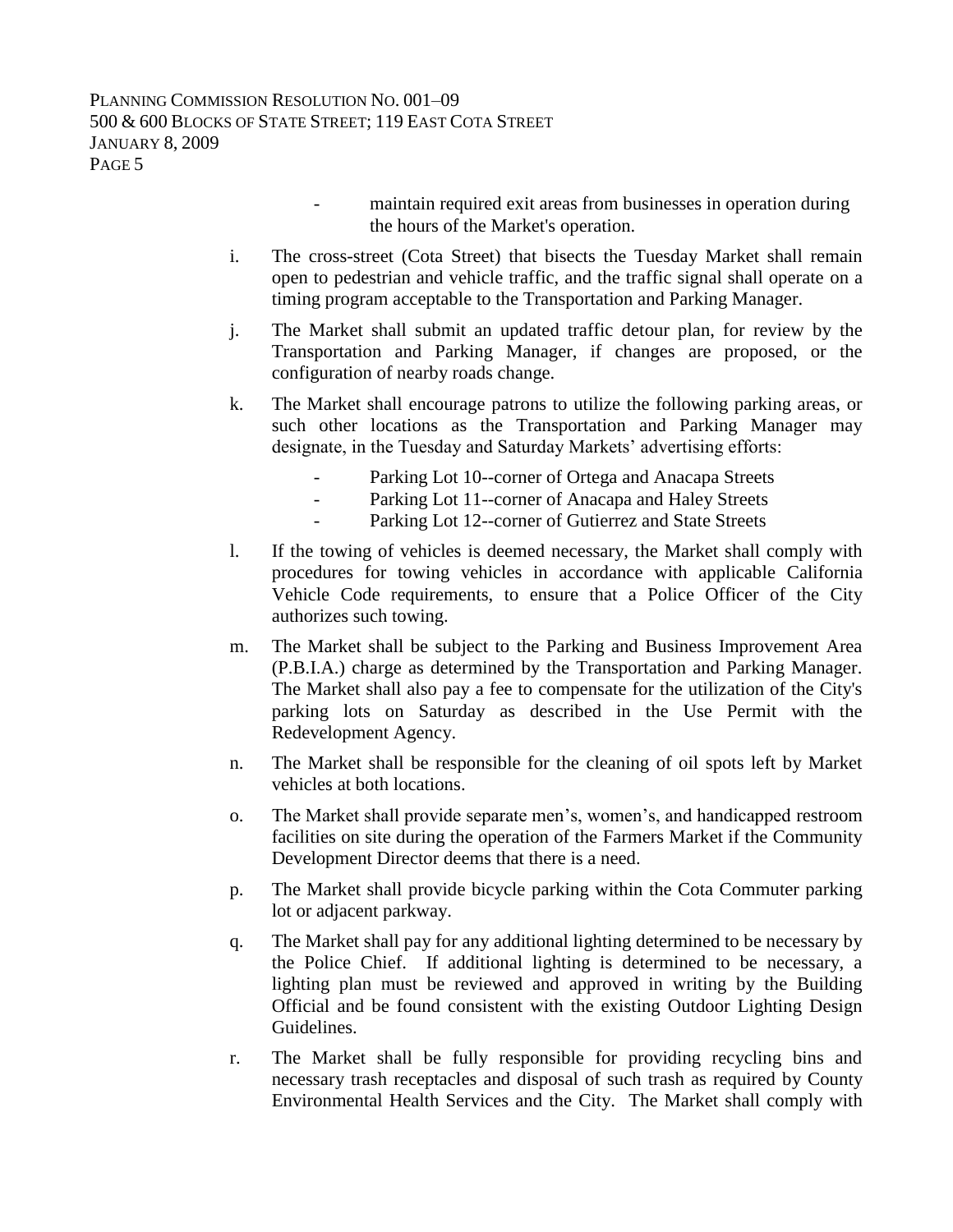the terms of a standard reimbursement contract for cleaning services in the event that the site is not properly cleaned.

s. The list of saleable products shall be limited to Agricultural Products (Certified and Non-Certified) as defined in the Direct Marketing Law. The following Non-agricultural Products are allowed: ocean fish, pesto, hummus, nut brittle, whole pies, and promotional items with the Farmers Market logo such as bags and caps; however, no handcrafted items shall be allowed.

> The sale of Non-agricultural Products shall be limited to no more than 10% of the participants at each market place. The sellers of value-added products must also sell the raw agricultural product at the same market.

- t. Each person selling non-agricultural goods shall at all times maintain and display the certificate required pursuant to Municipal Code Section 5.32.035.C.2.(ii). The certificate shall be placed in a location that is clearly visible to all persons purchasing permitted non-agricultural goods and at a distance not greater than five feet from the non-agricultural goods being sold pursuant to the certificate.
- u. All foods must be produced, prepared, packaged, stored, transported, and marketed in compliance with County Environmental Health Standards.
- v. No food preparation will be allowed at the Market, with the exception of cooking demonstrations, providing free raw cut samples to customers, and the portioning of raw produce for sale, in accordance with the County Health and Safety Code.
- w. Certified wine may be sold in conjunction with the Market, and no more than two such booths shall be allowed.
- x. The Market shall maintain in good standing all necessary health permits for the operation of the market and shall be responsible for requiring all vendors be in possession of necessary health permits for all products sold.
- y. The Market shall comply with all State, County and City laws as they pertain to the operation of a Certified Farmers Market.
- z. All equipment that is used within the Farmers Market designated area that provide utility services, such as generators, compressors for refrigeration, etc., shall meet all Federal, State, County and City regulations, codes and ordinances regarding operation and use during the Farmers Market operational hours.
- 6. The Market shall provide proof of owner authorization for usage of the parking lot at 130 E. Ortega Street, adjacent to the Cota Commuter parking lot at 119 East Cota Street, or any other private parking lot used by the Market. A Parking and Circulation Plan shall be submitted, for each site, to the Transportation and Parking Manager for review and approval.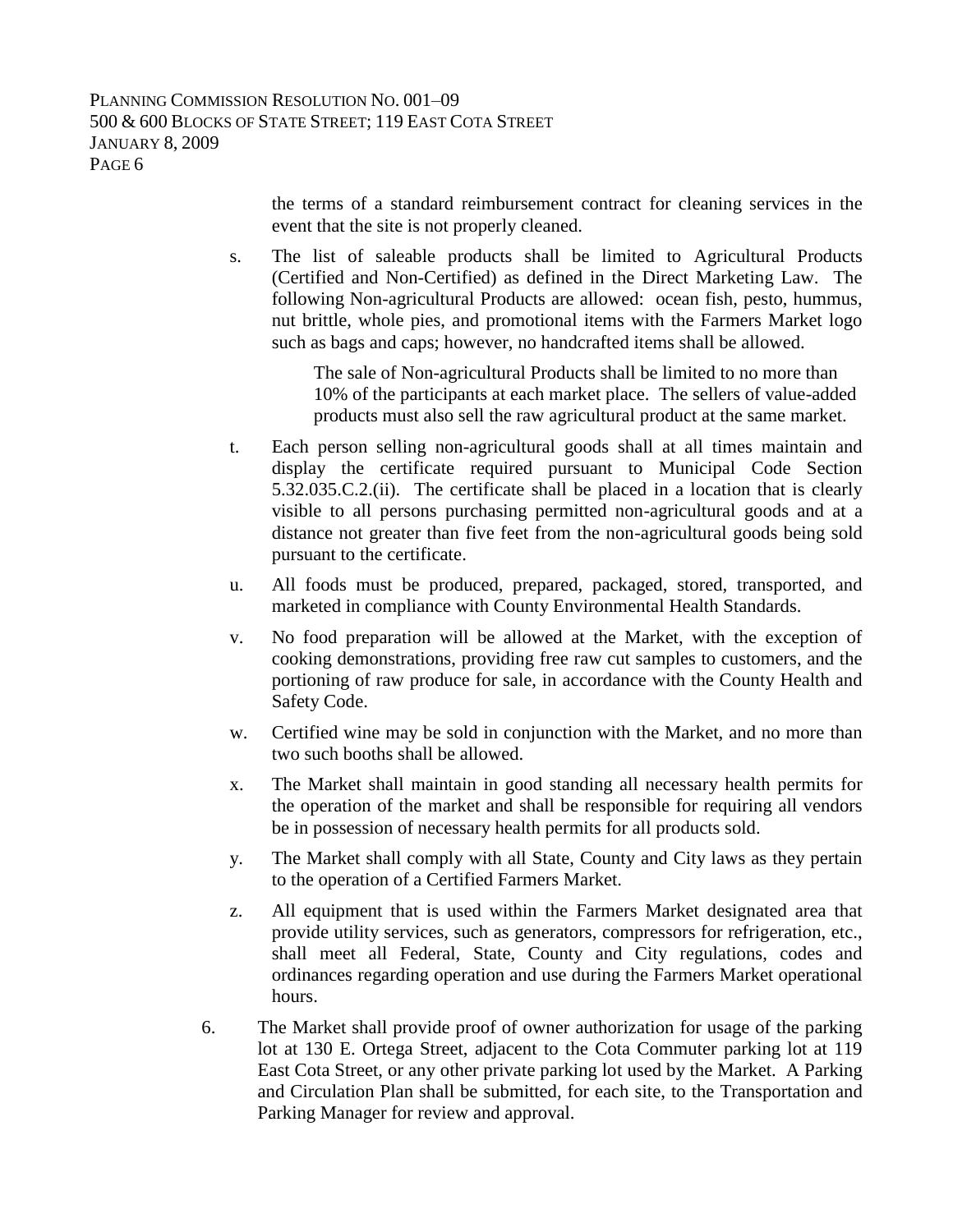#### PLANNING COMMISSION RESOLUTION NO. 001-09 500 & 600 BLOCKS OF STATE STREET; 119 EAST COTA STREET **JANUARY 8, 2009** PAGE<sub>7</sub>

7.

The Market shall submit to the City Engineer a Traffic and Pedestrian Safety Plan, prepared by a traffic safety expert or firm acceptable to the City Engineer, that details an operations plan to assure that the Market will be operated and maintained in a manner that appropriately protects the public, Market patrons, Market participants from any and all unsafe traffic or vehicular risks which may occur in connection with using the licensed City property to the fullest extent reasonably possible. The Farmers Market Traffic and Pedestrian Safety Plan shall be reviewed and approved by the City Engineer who shall indicate such approval in writing on the plan. The Market shall operate at all times in accordance with the Plan except for modifications to the Plan pre-approved in writing by the City Engineer. A copy of the approved Plan shall also be provided to the City's Risk Manager.

#### The Conditional Use Permit shall remain valid for five (5) years from the date of B. issuance, expiring on October 16, 2013.

This motion was passed and adopted on the 8th day of January, 2009, by the Planning Commission of the city of Santa Barbara, by the following vote:

AYES: 7 NOES: 0 ABSTAIN: 0 ABSENT: 0

I hereby certify that this Resolution correctly reflects the action taken by the city of Santa Barbara Planning Commission at its meeting of the above date.

<u>Gabriela Jeliciano</u>

February 12 2009

THIS ACTION OF THE PLANNING COMMISSION CAN BE APPEALED TO THE CITY COUNCIL WITHIN TEN (10) DAYS AFTER THE DATE THE ACTION WAS TAKEN BY THE PLANNING COMMISSION.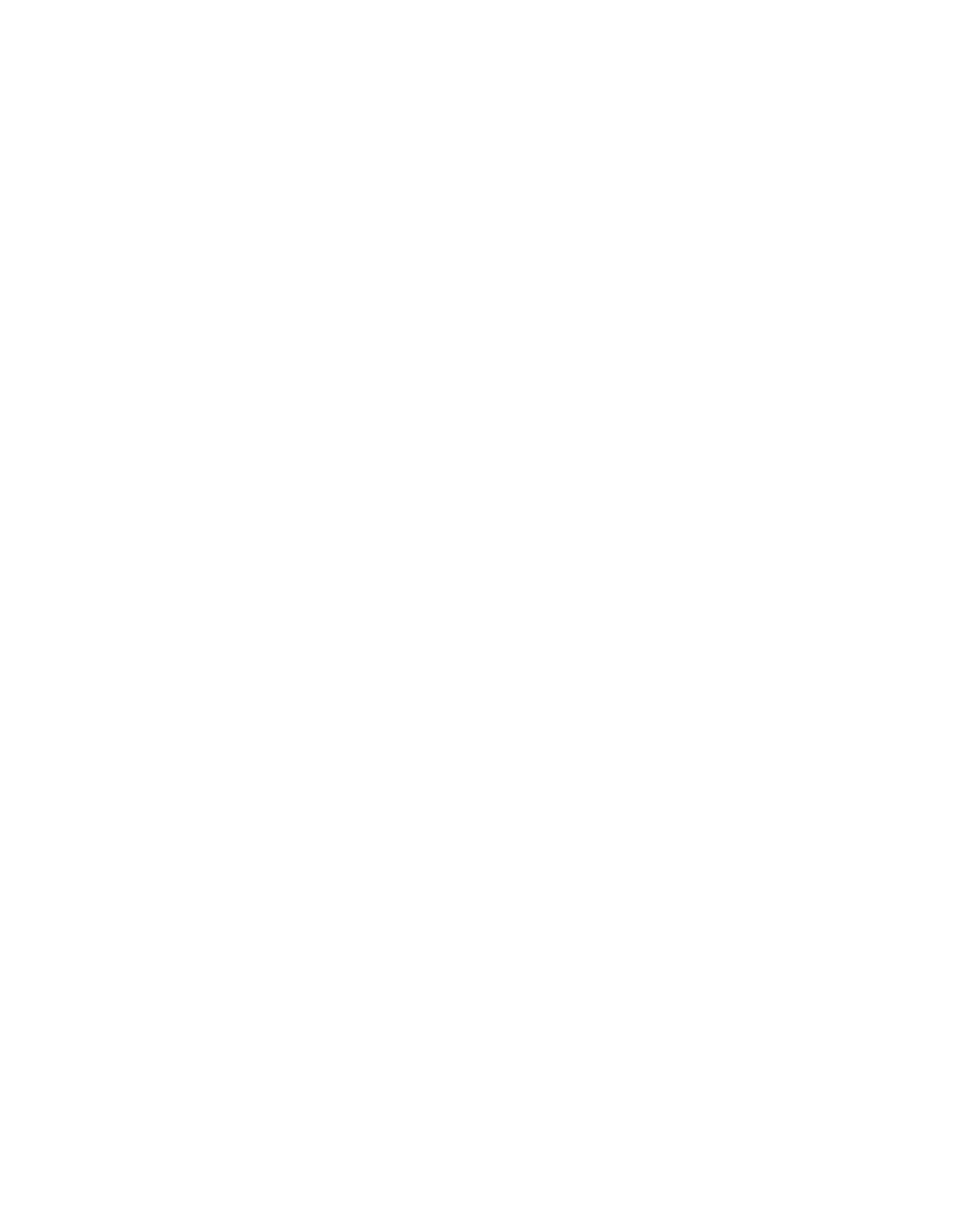

**City of Santa Barbara** California

# **CITY OF SANTA BARBARA PLANNING COMMISSION**

# **RESOLUTION NO. 031-06 1100-1200 BLOCKS OF COAST VILLAGE ROAD FARMERS MARKET** CONDITIONAL USE PERMIT AND COASTAL DEVELOPMENT PERMIT **JULY 20, 2006**

# **APPLICATION OF SANTA BARBARA CERTIFIED FARMERS MARKET, 1100 – 1200 BLOCKS OF COAST VILLAGE ROAD, APN 009-291-RW, C-1 LIMITED COMMERCIAL / SD-3 COASTAL OVERLAY ZONES, GENERAL PLAN DESIGNATION: GENERAL COMMERCE/ STREET BUFFER / BIKEWAY (MST2006-00156)**

Since 1994, the Santa Barbara Certified Farmers Market (SBCFM) has operated on Friday mornings in various areas along the 1100-1200 blocks of Coast Village Road. On July 19, 2001, the Planning Commission approved a Conditional Use Permit (CUP) for a five-year period, for the operation of a certified farmers market on Fridays on a 4-zone weekly rotational basis in the street public right-ofway of the 1100 and 1200 blocks of Coast Village Road. The market operates from 8:00 a.m. to 11:15 a.m., with street closure allowed between the hours of 6:00 a.m. and 11:45 a.m. The only requested amendment to the CUP is to allow the market to operate the day after Thanksgiving. This application is for the renewal of the CUP for the continuance of the operation of the weekly farmers market.

The discretionary applications required for this project are:

- 1. A Conditional Use Permit to allow the public right-of-way on the 1100-1200 blocks of Coast Village Road to be used for a Farmers Market on Friday mornings (SBMC §28.94.030.N); and
- 2. A Coastal Development Permit to allow the public right-of-way on the 1100-1200 blocks of Coast Village Road to be used for a Farmers Market on Friday mornings in the Non-Appealable jurisdiction of the City's Coastal Zone (SBMC §28.45.009).

The Environmental Analyst has determined that the project is exempt from further environmental review pursuant to the California Environmental Quality Guidelines Section 15304 (e).

**WHEREAS,** the Planning Commission has held the required public hearing on the above application, and the Applicant was present.

**WHEREAS,** no one appeared to speak in favor of the application, and no one appeared to speak in opposition thereto, and the following exhibits were presented for the record:

- 1. Staff Report with Attachments, July 13, 2006.
- 2. Site Plans

**NOW, THEREFORE BE IT RESOLVED** that the City Planning Commission:

I. Approved the subject application making the following findings and determinations:

# **Exhibit C**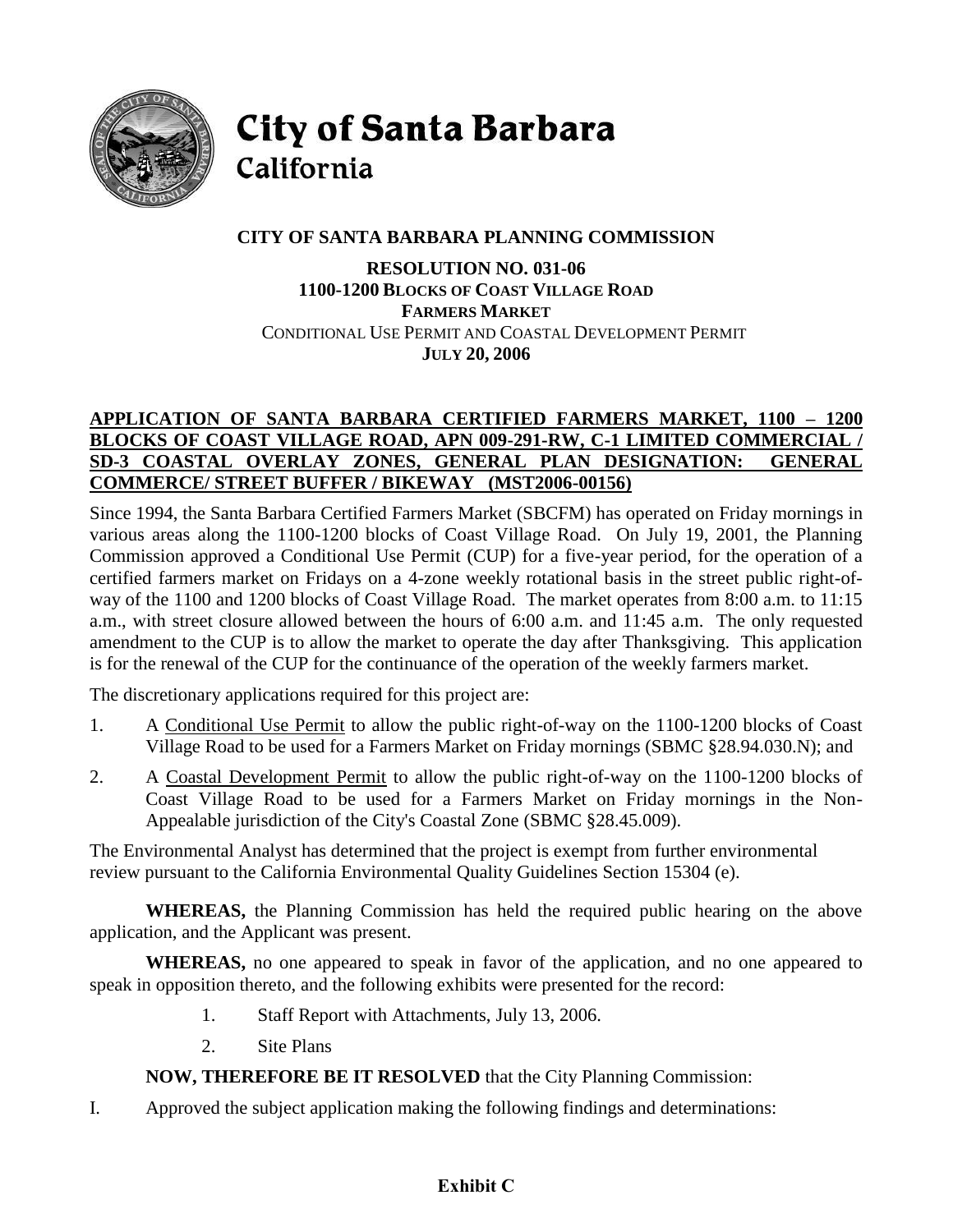PLANNING COMMISSION RESOLUTION NO. 031 –06 1100-1200 BLOCKS OF COAST VILLAGE ROAD JULY 20, 2006 PAGE 2

#### **A.** *Coastal Development Permit (SBMC §28.45.009)*

The proposed project is consistent with the policies of the California Coastal Act and all applicable policies of the City's Local Coastal Plan, is consistent with all applicable implementing guidelines, and all applicable provisions of the Code. The project would maintain a transitory visitor-serving use on Coast Village Road and would not alter the character of the public streets in the area since no permanent alterations are proposed.

#### **B***. Conditional Use Permit*

- 1. The use is deemed essential or desirable to the public convenience or welfare and is in harmony with the various elements or objectives of the Comprehensive General Plan. The Markets provide a place for the public to shop for fresh produce, have provided an arena for local farmers and fisherman to sell their goods, and have been operating in these locations for several years. Additionally, the Markets are located in a commercial area, which encourages commercial use;
- 2. The uses will not be materially detrimental to the public peace, health, safety, comfort and general welfare and will not materially affect property values in the particular neighborhood involved. The operation of the Market is accommodated by available public on-street parking in the surrounding neighborhood and efforts are made to minimize the disruption in City traffic patterns;
- 3. The total area of the Market and the location of the operations from property and street lines are of sufficient magnitude in view of the character of the land and of the proposed development that significant detrimental impact on surrounding properties is avoided. The location of the Market vendors has been carefully considered to minimize conflicts with businesses in the area, and provides emergency access. Placement of barricades does not block traffic on any of the cross streets. Cleanup of the site following the Market is also conditioned and has been accomplished in a satisfactory manner;
- 4. Adequate access and off street parking including parking for patrons is provided in a manner and amount so that the demands of the development for such facilities are adequately met without altering the character of the public streets in the area at any time. There is an adequate amount of parking in the surrounding public parking areas to accommodate the patrons of the Farmers Market.
- 5. The appearance and character of the Market is compatible with the commercial nature of the neighborhood. The Market is a temporary use, no physical change is necessary to accommodate the Market, and the operators are responsible for the cleaning of the area prior to the re-opening of these areas, and after use ongoing basis.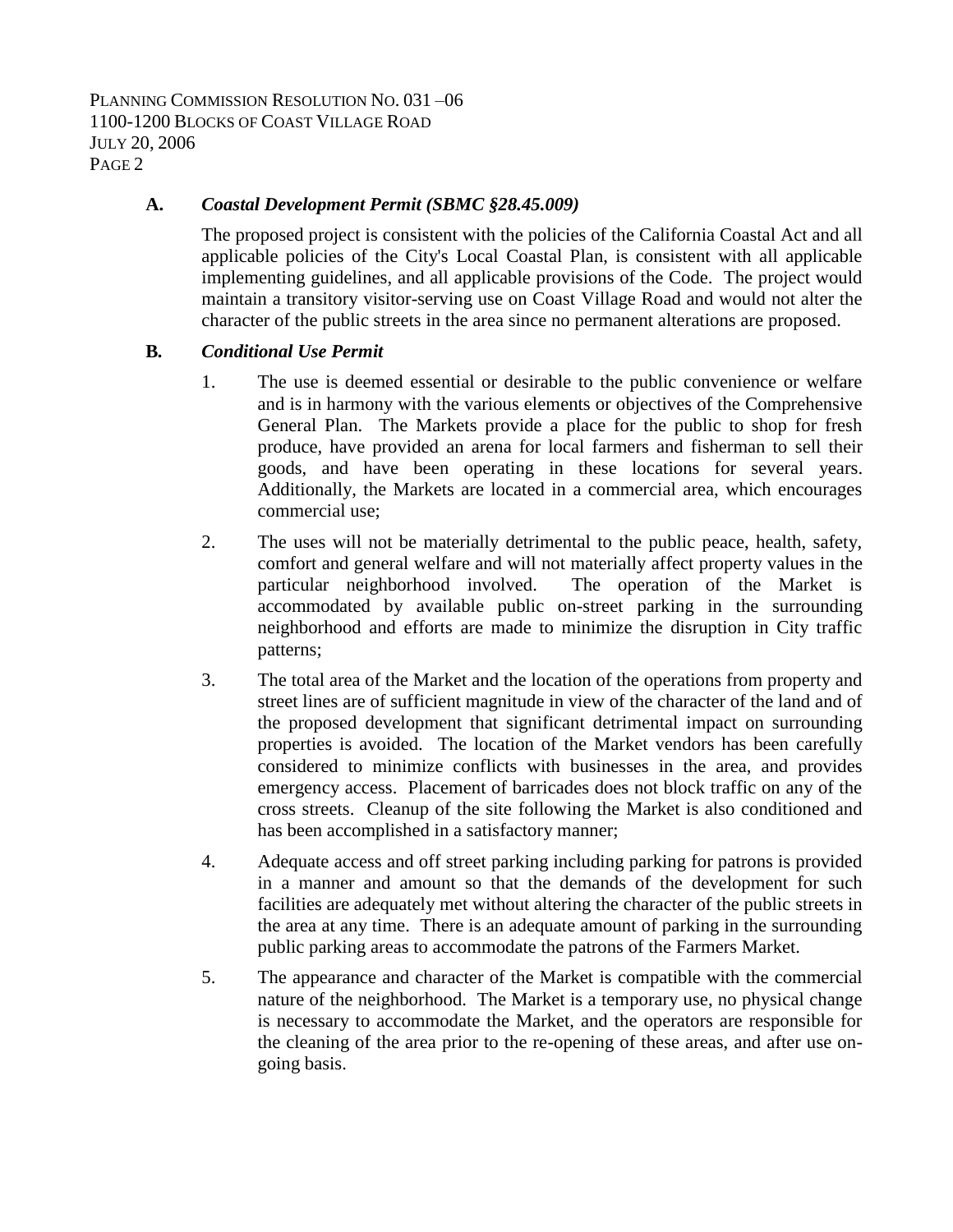- 6. The proposal is in compliance with any additional specific requirements for a conditional use permit. The Planning Commission may impose such other conditions and restrictions upon the proposed use consistent with the Comprehensive General Plan and may require security to assure satisfactory performance of all conditions and restrictions.
- II. Said approval is subject to the following conditions:
	- A. The following conditions shall be imposed on the continued use and operation of the Farmers Market authorized by this Conditional Use Permit (CUP). These Conditions shall supersede Planning Commission Resolution No. 041-01 effective July 20, 2006 and shall remain in effect for the duration of this permit. Updated copies of all of the agreements and information required below shall be submitted to City Staff within 30 days of the approval of this CUP:
		- 1. The Santa Barbara Certified Farmers Market Association (herein after, the "Market") shall maintain its status as a Certified Farmers Market as defined, authorized and permitted in accordance with the California Code of Regulations Sections 1392 –1392.8 and the California Food and Agricultural Code, Sections 47000 through 47026, collectively the "Direct Marketing Law."
		- 2. The development of the Real Property approved by the Planning Commission in the public right-of-way is limited to the areas and improvements shown on the Site Plan signed by the chairman of the Planning Commission on said date and on file at the City of Santa Barbara. The Market shall be allowed to operate on Fridays on a 4-zone weekly rotational basis in the street public right-of-way of the 1100 and 1200 blocks of Coast Village Road. The Market shall have the discretion to define the specific hours of their operation, as long as the street closure hours are strictly adhered to. Street closure shall be allowed between the hours of 6:00 a.m. and 11:45 a.m.

The boundaries of each zone are as follows:

Zone A - The 1100 Block of Coast Village Road public right-of-way and median strip adjacent to Haywards Home and Santa Barbara Travel (westernmost zone).

Zone 1 – The 1100 Block of Coast Village Road public right-of-way and median strip adjacent to Paseo Mariposa and Coast Village Plaza.

Zone 3 – The 1200 Block of Coast Village Road public right-of-way and median strip adjacent to Olive Mill Plaza.

Zone 4 – The 1200 Block of Coast Village Road public right-of-way and median strip adjacent to Hessellund Nursery and Coast Village Square (easternmost zone).

3. There shall be no Market held on Christmas Eve, Christmas Day, New Year's Eve, and New Year's Day Holidays.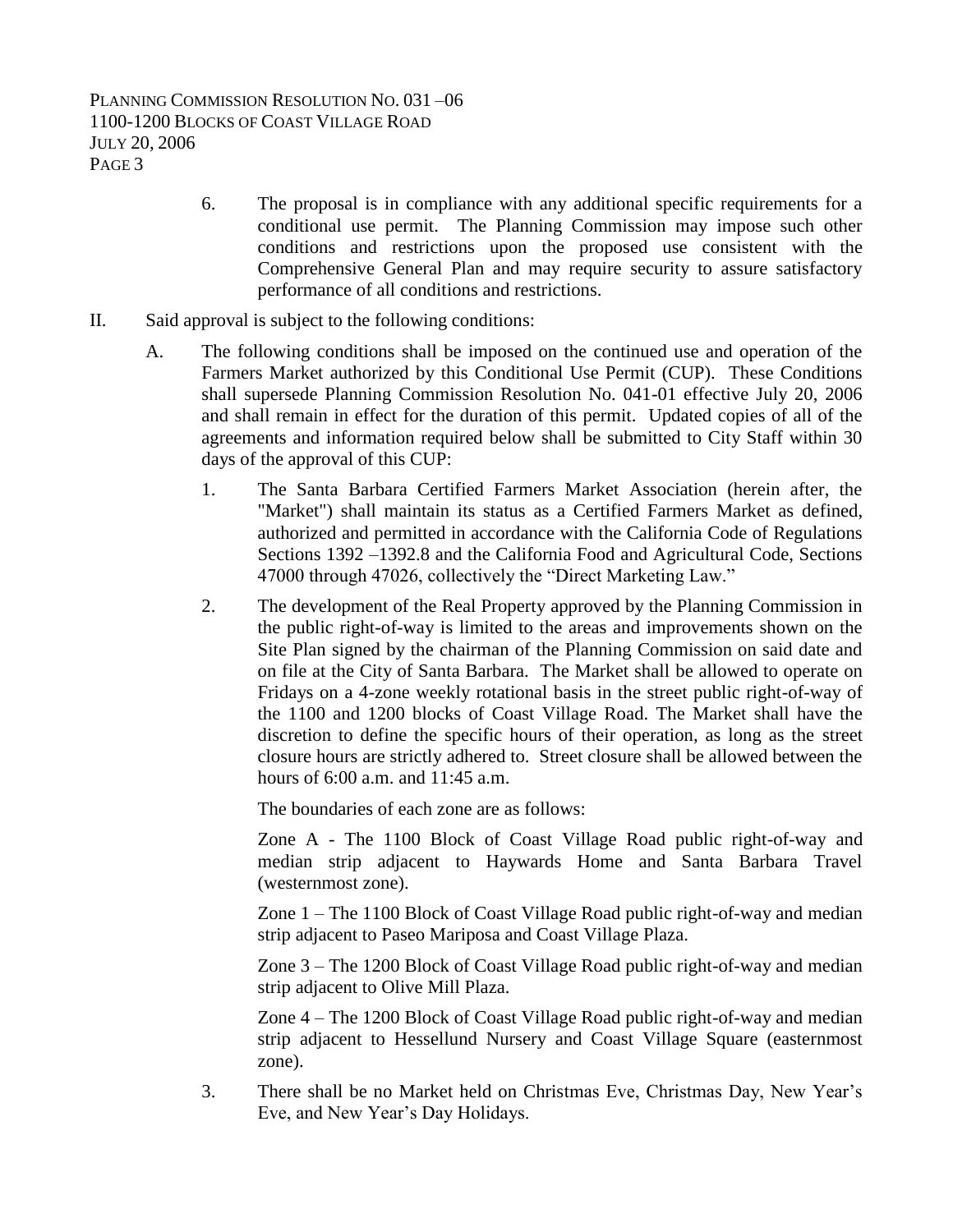- 4. The following operational conditions apply only to the Santa Barbara Certified Farmers Market insofar as it has been authorized to operate at the above time and place.
	- a. The Farmers Market shall limit its operation to the street public right-ofway of the 1100-1200 blocks of Coast Village Road on Fridays. No sidewalk sales are permitted. The sidewalks on Coast Village Road shall remain open, and the Market shall not block pedestrian traffic during the Friday Market. There shall be no vehicle parking, stopping, or standing on the curbs, sidewalks, parking medians, City parkways or street medians.
	- b. There shall be a 12-foot wide view corridor from the road to the shops facing Coast Village Road in each zone.
	- c. Box trucks and trucks with high profile campers (taller than seven feet) shall be prohibited from the Market.
	- d. The Market shall be responsible for the set-up, takedown and maintenance of any barricades used.
	- e. The Market shall have no authority to place or erect any sign anywhere within the City except as permitted by the Sign Ordinance.
	- f. The Market shall avoid blockage of curb ramps and any other path of travel that specifically provides access for the disabled community.
	- g. The Friday Market shall meet all current and future Fire Department regulations and conditions including:
		- (1) Maintain a minimum 16' fire access lane;
		- (2) Maintain adequate access to fire hydrants, (no parking in front of hydrants); and
		- (3) Maintain required exit areas from businesses in operation during the hours of the Market's operation.
	- h. A traffic detour plan shall be prepared and implemented by the Market after review by the Transportation and Parking Manager. The detour plan shall be subject to revision by the Transportation and Parking Manager in order to respond to changes in traffic and parking patterns during the Market operation. The Market shall submit an updated traffic detour plan for review, on or before December  $31<sup>st</sup>$  of each year. The detour plan shall include the following:
		- (1) All related traffic signage; and
		- (2) Parking signage in order to reduce confusion about "no parking" the day before the Market, listing the applicable hours as well as the location of the Market.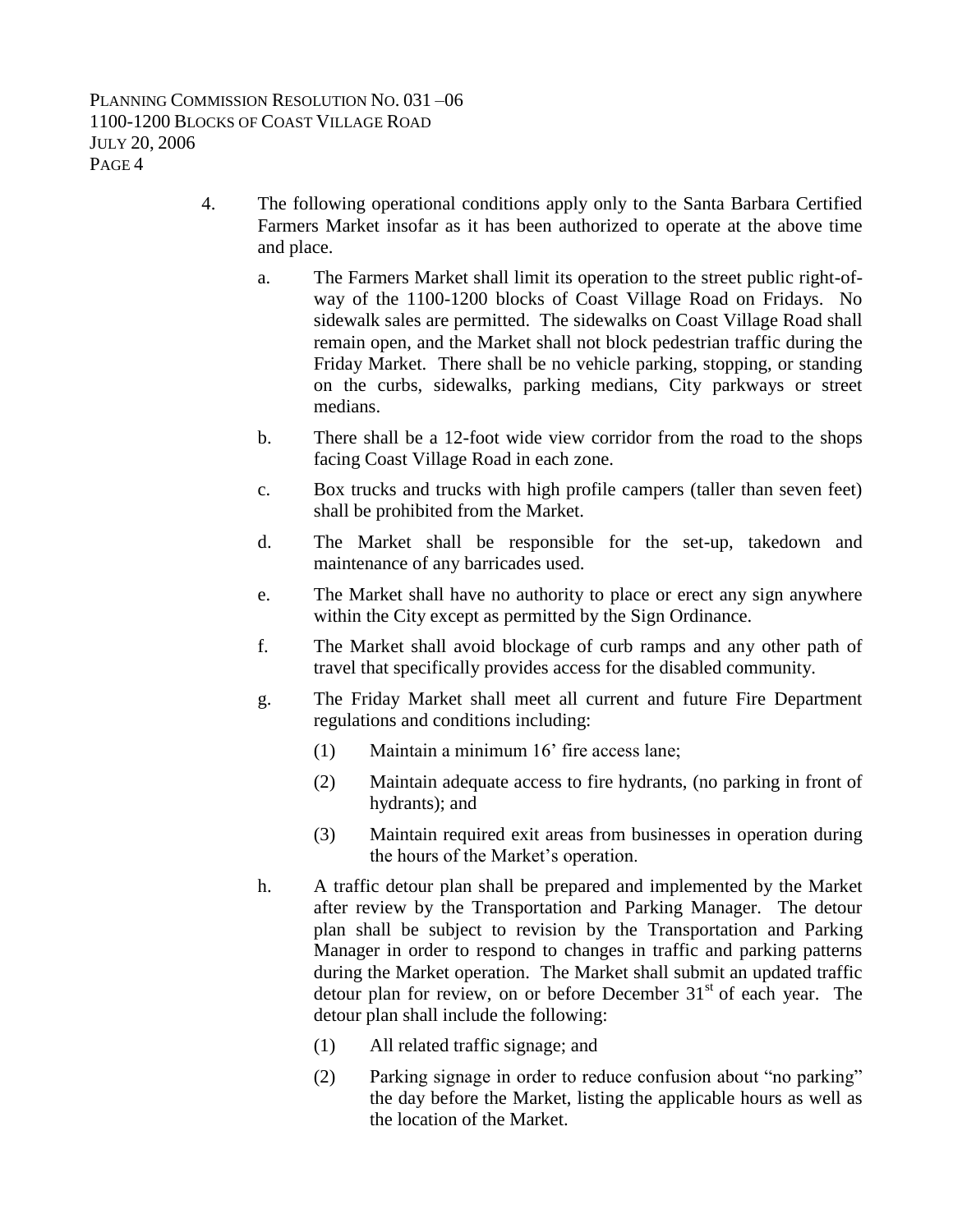PLANNING COMMISSION RESOLUTION NO. 031 –06 1100-1200 BLOCKS OF COAST VILLAGE ROAD JULY 20, 2006 PAGE 5

- i. The Market shall work with the Coast Village Business Association and surrounding property owners to revise parking signage to reduce confusion and better inform customers of parking availability for the businesses.
- j. The Market shall provide directory signage advising of the SBCFM and available parking opportunities. "No Farmers Market Parking" signage shall be placed at all access points of the adjoining private lots, where allowed, during the Market with the day and times listed. Additional signage shall be placed on the permanent 90-minute parking signs in each corresponding zone. These permanent signs will rotate with the operation and be installed no earlier than the Saturday prior to the Friday Market.
- k. The Market shall provide barriers in the form of a temporary fence along the outer edge of the medians to prevent pedestrians from crossing Coast Village Road at mid-blocks.
- l. The Market shall publish and distribute an informational brochure on how to submit a complaint regarding the operation. It shall include contact information from the SBCRM and City Planning Division. The brochure shall be subject to the review and approval by City Planning Staff. The brochure shall be distributed to all businesses along the road and shall be available in the Market within two weeks of the commencement of the Market.
- m. If the towing of vehicles is deemed necessary, the Market shall comply with procedures for towing vehicles in accordance with applicable California Vehicle Code requirements, to ensure that a Police Officer of the City authorizes such towing.
- n. The Market shall be responsible for the cleaning of oil spots left by Market vehicles at all locations.
- o. The Market shall provide the Community Development Director a written agreement showing that the surrounding merchants will provide access to adequate restroom facilities for farmers participating in the Market. The Market shall provide restroom facilities in the vicinity during the operation of the Farmers Market if the Community Development Director deems that there is a need.
- p. The Market shall be fully responsible for providing recycling bins and necessary trash receptacles and disposal of such trash as required by County Environmental Health Services and the City. The Market shall comply with the terms of a standard reimbursement contract for cleaning services in the event that the site is not properly cleaned.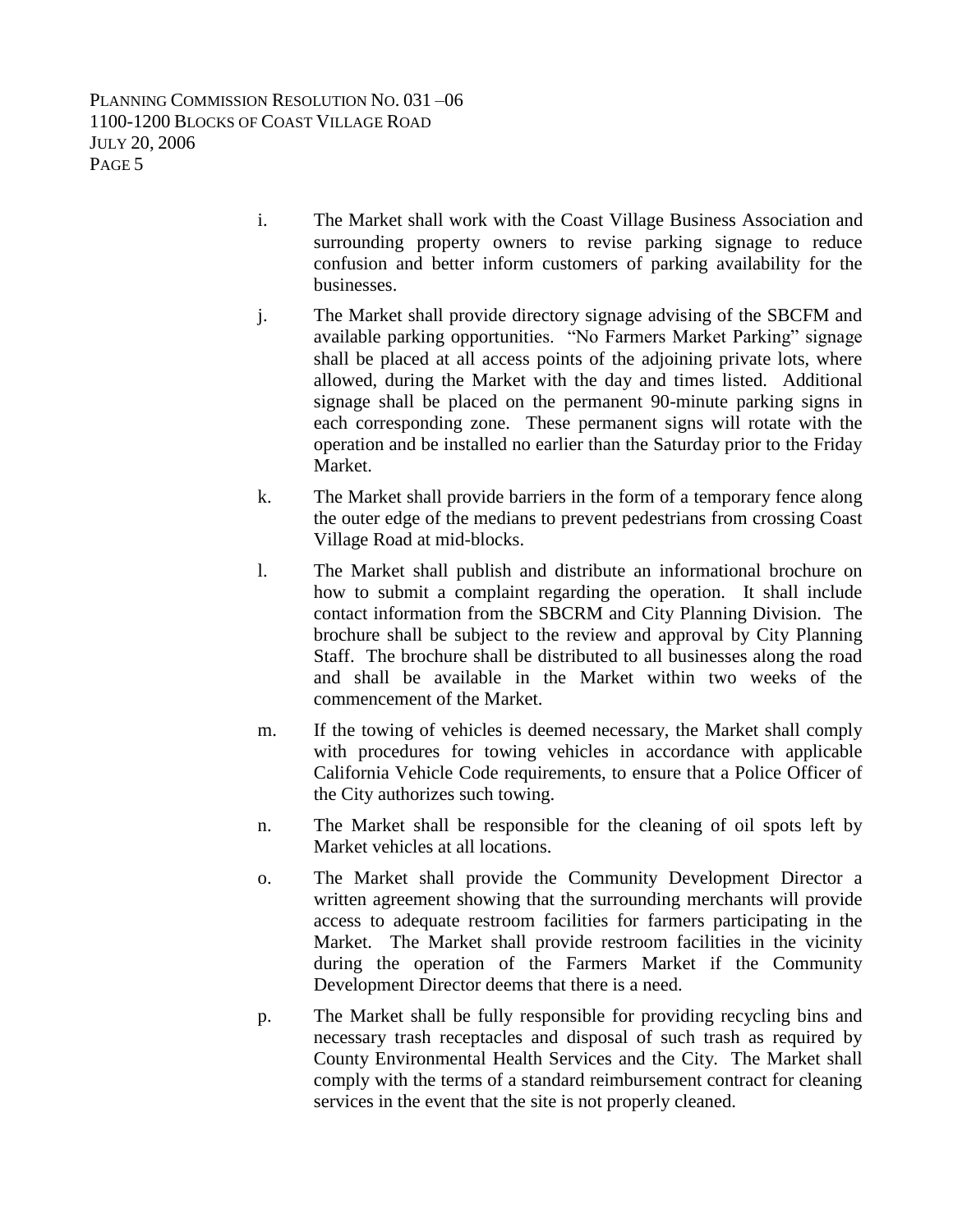PLANNING COMMISSION RESOLUTION NO. 031 –06 1100-1200 BLOCKS OF COAST VILLAGE ROAD JULY 20, 2006 PAGE 6

- q. The list of saleable products shall be limited to Agricultural Products (Certified and Non-Certified) as defined in the Direct Marketing Law, with the exception of poultry, livestock products, and alcohol. The following Non-Agricultural Products are allowed: ocean fish, nut brittle, whole pies, and promotional items with the Farmers Market logo, such as bags and caps, however, no craft items shall be allowed.
- r. The sale of Non-Agricultural Products shall be limited to no more than 10% of the participants or no more than five stalls whichever is greater. The sellers of value-added products must also sell the raw agricultural product at the same market.
- s. Each person selling non-agricultural goods shall at all times maintain and display the certificate required pursuant to Municipal Code Section 5.32.035.C.2.(ii). The certificate shall be placed in a location that is clearly visible to all persons purchasing permitted non-agricultural goods and at a distance not greater than five feet from the non-agricultural goods being sold pursuant to the certificate.
- t. All foods must be produced, prepared, packaged, stored, transported, and marketed in compliance with County Environmental Health Standards.
- u. No food preparation will be allowed at the Market with the exception of providing free raw cut samples to customers and the portioning of raw produce for sale, in accordance with the County Health and Safety Code.
- v. No alcohol shall be sold in conjunction with the Market.
- w. The Market shall maintain in good standing all necessary health permits for the operation of the market and shall be responsible for requiring all vendors be in possession of necessary health permits for all products sold.
- x. The Market shall comply with all State, County and City laws as they pertain to the operation of a Certified Farmers Market.
- y. All equipment that is used within the Farmers Market designated area that provide utility services, such as generators, compressors for refrigeration, etc., shall meet all Federal, State, County and City regulations, codes and ordinances regarding operation and use during the Farmers Market operational hours.
- B. The Conditional Use Permit and Coastal Development Permit shall remain valid for five (5) years from the date of issuance, expiring on July 20, 2011. The Market shall submit all of the required information six months prior to the expiration of this Conditional Use Permit in order to schedule the item before the Planning Commission, prior to the expiration of the current approval.